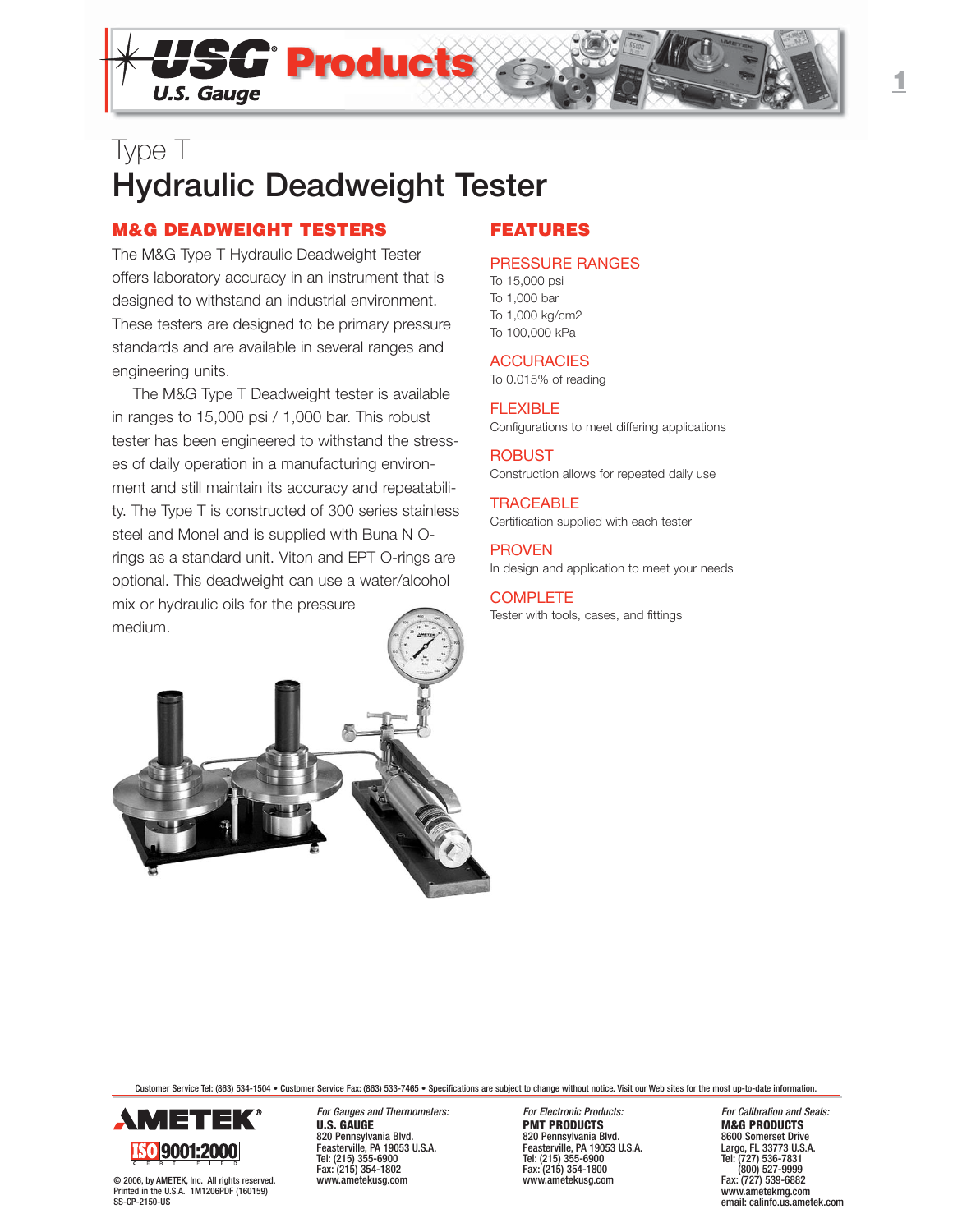

## **THREE ACCURACIES AVAILABLE**

These instruments are available in  $\pm 0.100\%$ ,  $\pm 0.025\%$ , and  $\pm 0.015\%$  of reading. The accuracy stated is the overall accuracy of the tester. The accuracy takes into account linearity, hysteresis, and repeatability. It would also account for intrinsic corrections. Site corrections are the user's responsibility and the unit will not perform as specified without them. The testers are manufactured to either International Standard Gravity of 980.665 gallons or to a user specified local gravity.

## **RE-ENTRANT PISTON/CYLINDERS**

The Type T deadweight employs a re-entrant type piston/cylinder assembly. This design applies test fluid to the outside and inside of the cylinder. Unlike a simple piston/cylinder, this configuration reduces clearance between the piston and cylinder as pressure increases. This reduces the rate of fluid leakage and increases float time, offers the technician more time for testing, and reduces the amount of pumping necessary to sustain the fluid loss.

## **RE-ENTRANT SYSTEM**



## **CONFIGURATIONS**

There are two important factors in the selection of the proper deadweight configuration for your application: ranges and location. If you have applications for a single range of tests, then a single piston/cylinder model is a good choice. However, if you have some high pressure and some low pressure testing, the Type T is available with dual piston/cylinder assemblies that are interchangeable and operate using the same weight set (±0.100% and ±0.025% accuracies) or utilize dedicated weight sets for each piston/cylinder assembly  $(\pm 0.015\%$  accuracy).

If you have the need to use the tester in a location other than a lab, you may need a smaller and more mobile configuration. The single column configuration will be your best selection. These are available with dual piston/cylinder assemblies.

For the applications where the tester will be stationary, the dual column configuration is a good choice for those needing multiple ranges. These are supplied with two piston/cylinder assemblies and both columns are installed and ready for use. A selector valve is used to determine which column is in service at any given time.

## **WORLDWIDE ENGINEERING UNITS**

The M&G Type T deadweight tester can be manufactured in four different engineering units: psi, bar, kg/cm<sup>2</sup>, and kPa. All of the different engineering units are available in any of the configurations.

## **PRESSURE MEDIA**

Because the Type T is manufactured using 300 series stainless steel and Monel, you can use either hydraulic fluids compatible with the material or a water/alcohol mixture. We also offer EPT and Viton® o-rings as options. This increases your media options. Additionally, we offer an isolation membrane to protect your piston/cylinder assemblies from abrasive media. This facilitates the use of other fluids as process media but allows for the benefits of MGAAA oil within the column, which preserves your calibrated parts.

Customer Service Tel: (863) 534-1504 • Customer Service Fax: (863) 533-7465 • Specifications are subject to change without notice. Visit our Web sites for the most up-to-date information.



© 2006, by AMETEK, Inc. All rights reserved. Printed in the U.S.A. 1M1206PDF (160159)

SS-CP-2150-US

Fax: (215) 354-1802 Fax: (215) 354-1800 (800) 527-9999

For Gauges and Thermometers: For Electronic Products: For Galibration and Seals:<br> **For Electronic Products**<br> **For Electronic Products**<br> **For Calibration and Seals: PRODUCTS PMT PRODUCTS**<br>820 Pennsylvania Blvd.<br>8600 Somerset Drive 820 Pennsylvania Blvd. 820 Pennsylvania Blvd. 8600 Somerset Drive Feasterville, PA 19053 U.S.A. Feasterville, PA 19053 U.S.A. Largo, FL 33773 U.S.A. Tel: (215) 355-6900 Tel: (215) 355-6900 Tel: (727) 536-7831

Fax: (727) 539-6882 www.ametekmg.com email: calinfo.us.ametek.com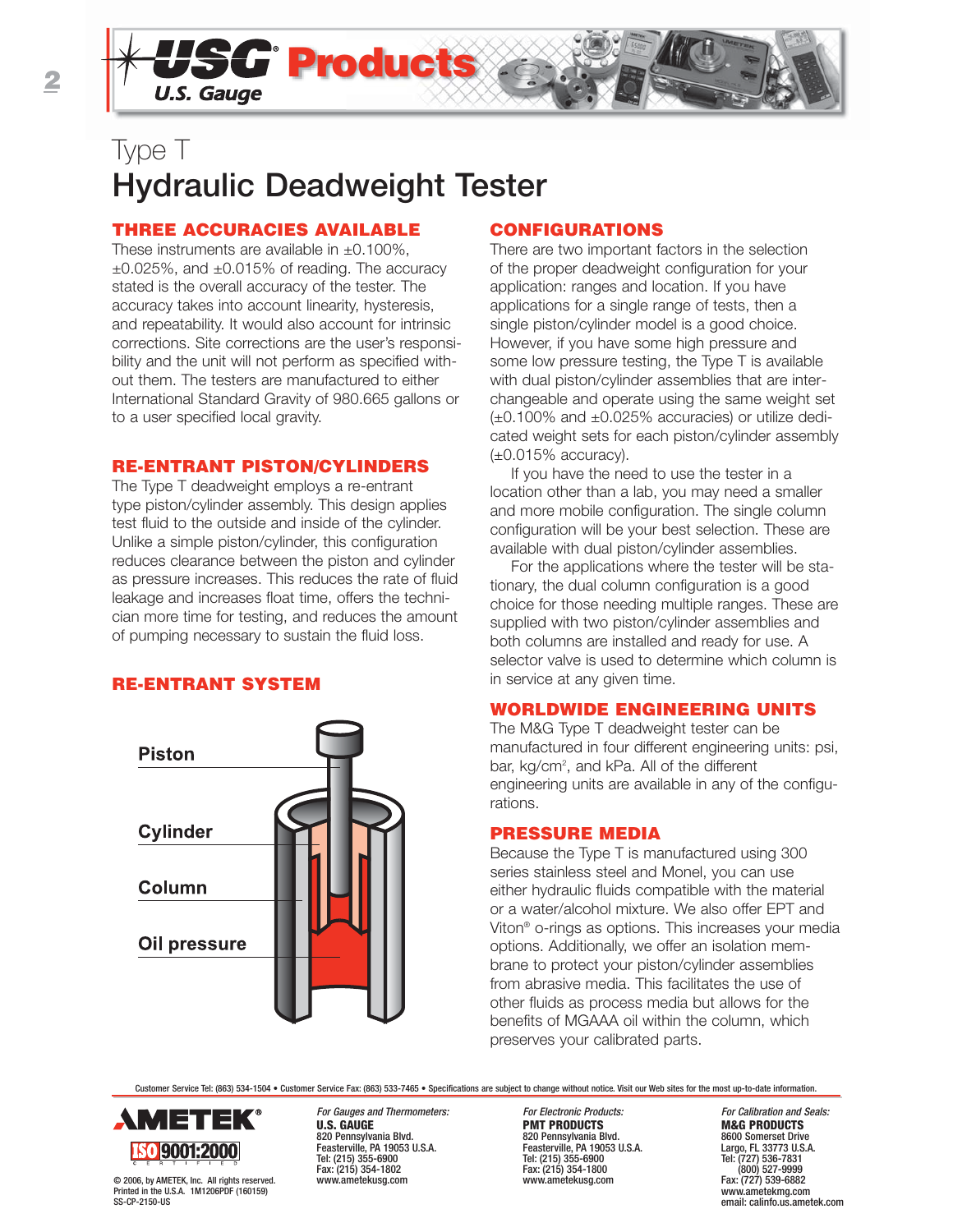

## **OVERHUNG WEIGHT CARRIERS**

Another feature of this AMETEK deadweight tester is the way that the weights are positioned on the carrier. Many competitors use a stacked platform configuration where all of the weights are placed atop the column. M&G utilizes an overhung weight carrier design. This design employs a tube carrier that is positioned over the column and onto the piston driver. The center of gravity for the stack of weights is lowered, reducing side thrust and friction; which lengthens the life of the piston/ cylinder assembly. This also improves measurement accuracy.

## **PROTECTED PISTON/CYLINDER**

The piston and cylinder assembly are enclosed in the column of the tester. The weight carrier floats on the piston driver preventing damage to the piston/cylinder assembly. Additionally, the piston/cylinder assembly is engineered with positive over-pressure protection by restricting vertical movement. This protects the assembly from damage in the event of weight removal under pressure.

## **DUAL VOLUME PUMP**

The Type T pump offers a dual volume pumping feature that allows for large volume of fluid to be added at low pressures to fill the system and increase pressure rapidly. Once the system is filled, you can switch the output volume to a smaller volume. This eases pumping and also provides for finer control in higher pressure ranges. The reservoir is kept at atmospheric pressure meaning that you can also refill the tester during a calibration run.



Customer Service Tel: (863) 534-1504 • Customer Service Fax: (863) 533-7465 • Specifications are subject to change without notice. Visit our Web sites for the most up-to-date information.



© 2006, by AMETEK, Inc. All rights reserved. Printed in the U.S.A. 1M1206PDF (160159) SS-CP-2150-US

Fax: (215) 354-1802 Fax: (215) 354-1800 (800) 527-9999

**PMT PRODUCTS**<br>820 Pennsylvania Blvd.<br>8600 Somerset Drive 820 Pennsylvania Blvd. 820 Pennsylvania Blvd. 8600 Somerset Drive Feasterville, PA 19053 U.S.A. Feasterville, PA 19053 U.S.A. Largo, FL 33773 U.S.A. Tel: (215) 355-6900 Tel: (215) 355-6900 Tel: (727) 536-7831

For Gauges and Thermometers: For Electronic Products: For Galibration and Seals:<br> **For Electronic Products**<br> **For Electronic Products**<br> **For Calibration and Seals: PRODUCTS** Fax: (727) 539-6882 www.ametekmg.com email: calinfo.us.ametek.com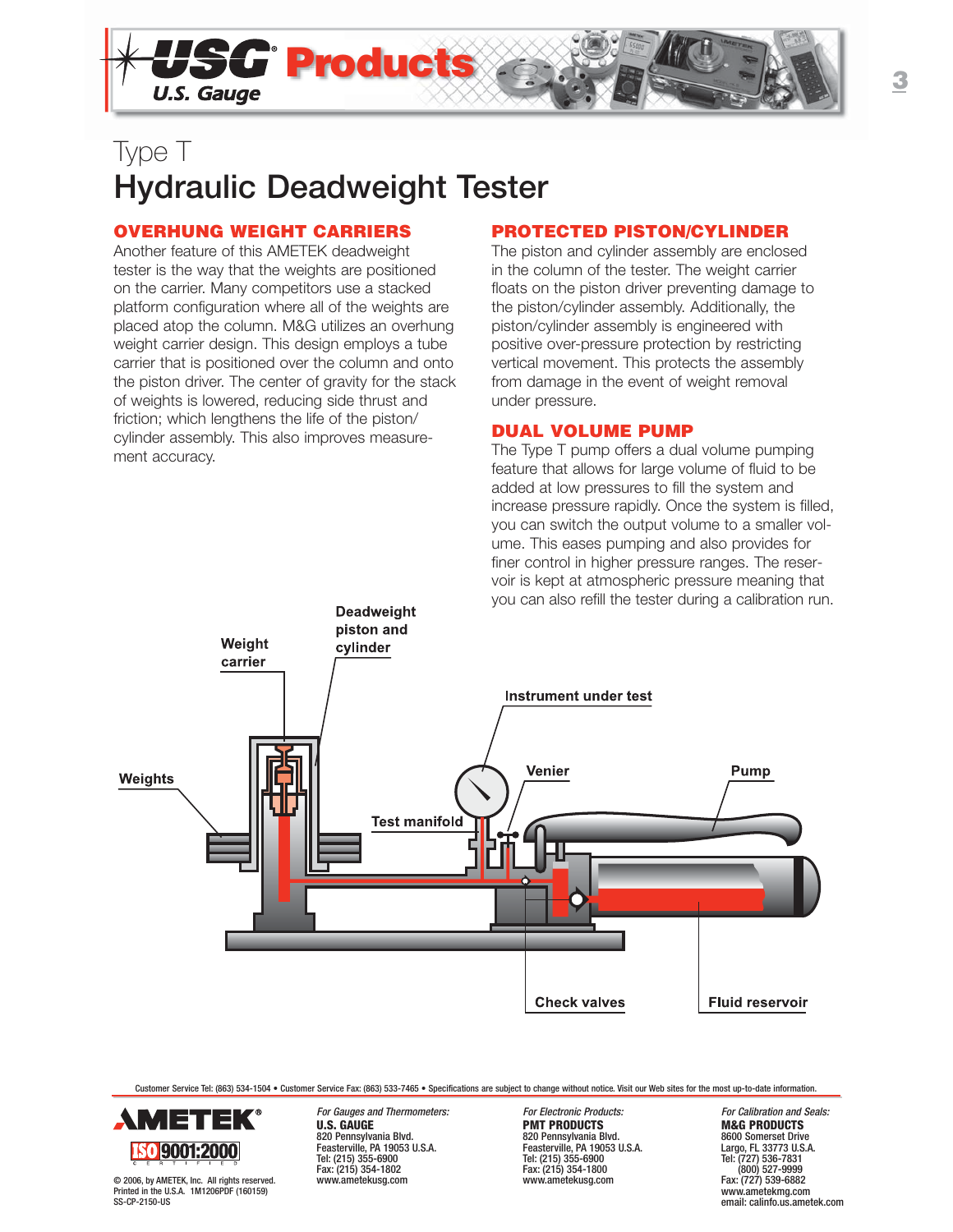## **ORDERING INFORMATION**

#### *Single column / Single piston/cylinder units*

| <b>MODEL</b>       | <b>ENGINEERING</b><br><b>UNITS</b> | <b>RANGE</b>    | <b>INCREMENT</b> | <b>PISTON</b><br><b>AREA</b> |
|--------------------|------------------------------------|-----------------|------------------|------------------------------|
| $T-5$              | psi                                | $10 - 500$      | 5                | $1/10$ in <sup>2</sup>       |
| $T-10$             | psi                                | $10 - 1,000$    | 5                | $1/10$ in <sup>2</sup>       |
| $T-15$             | psi                                | $10 - 1,500$    | 5                | $1/10$ in <sup>2</sup>       |
| $T-20$             | psi                                | $20 - 2,000$    | 10               | $1/20$ in <sup>2</sup>       |
| $T-30$             | psi                                | $10 - 3,000$    | 10               | $1/20$ in <sup>2</sup>       |
| $T-55$             | psi                                | $50 - 5,000$    | 25               | $1/50$ in <sup>2</sup>       |
| T-110/TESTER       | psi                                | $100 - 10,000$  | 50               | $1/100$ in <sup>2</sup>      |
| T-155              | psi                                | $100 - 15,000$  | 50               | $1/100$ in <sup>2</sup>      |
| TSQ-40M-1/C        | kg/cm <sup>2</sup>                 | $1 - 40$        | 0.5              | $1/10$ in <sup>2</sup>       |
| <b>TSQ-70M-1/C</b> | kg/cm <sup>2</sup>                 | $1 - 70$        | 0.5              | $1/10$ in <sup>2</sup>       |
| TSQ-100M-1/C       | kg/cm <sup>2</sup>                 | $1 - 100$       | 0.5              | $1/10$ in <sup>2</sup>       |
| TSQ-200M-1/C       | kg/cm <sup>2</sup>                 | $2 - 200$       | 1                | $1/20$ in <sup>2</sup>       |
| TSQ-400M-1/C       | kg/cm <sup>2</sup>                 | $10 - 400$      | 5                | $1/100$ in <sup>2</sup>      |
| TSQ-700M-1/C       | kg/cm <sup>2</sup>                 | $10 - 700$      | 5                | $1/100$ in <sup>2</sup>      |
| TSQ-100M-1/C       | kg/cm2                             | $10 - 1,000$    | 5                | $1/100$ in <sup>2</sup>      |
| <b>TSQ-40B-1/C</b> | bar                                | $1 - 40$        | 0.5              | $1/10$ in <sup>2</sup>       |
| TSQ-70B-1/C        | bar                                | $1 - 70$        | 0.5              | $1/10$ in <sup>2</sup>       |
| TSQ-100B-1/C       | bar                                | $1 - 100$       | 0.5              | $1/10$ in <sup>2</sup>       |
| TSQ-200B-1/C       | bar                                | $2 - 200$       | 1                | $1/20$ in <sup>2</sup>       |
| TSQ-400B-1/C       | bar                                | $10 - 400$      | 5                | $1/100$ in <sup>2</sup>      |
| TSQ-700B-1/C       | bar                                | $10 - 700$      | 5                | $1/100$ in <sup>2</sup>      |
| TSQ-1000B-1/C      | bar                                | $10 - 1,000$    | 5                | $1/100$ in <sup>2</sup>      |
| TSQ-4000N-1/C      | kPa                                | $100 - 4,000$   | 50               | $1/10$ in <sup>2</sup>       |
| TSQ-7000N-1/C      | kPa                                | $100 - 7,000$   | 50               | $1/10$ in <sup>2</sup>       |
| TSQ-10000N-1/C     | kPa                                | $100 - 10,000$  | 50               | $1/10$ in <sup>2</sup>       |
| TSQ-20000N-1/C     | kPa                                | $200 - 20,000$  | 100              | $1/20$ in <sup>2</sup>       |
| TSQ-40000N-1/C     | kPa                                | 1,000 - 40,000  | 500              | $1/100$ in <sup>2</sup>      |
| TSQ-70000N-1/C     | kPa                                | 1,000 - 70,000  | 500              | $1/100$ in <sup>2</sup>      |
| TSQ-1000000N-1/C   | kPa                                | 1,000 - 100,000 | 500              | $1/100$ in <sup>2</sup>      |

Metric units are supplied with Complete Data Certifications as indicated by "/C' Metric units are supplied with 0.025% of Reading Accuracy as indicated by "-1'

#### *Single column / Dual piston/cylinder units*

| <b>MODEL</b> | <b>ENGINEERING</b><br><b>UNITS</b> | <b>RANGE</b>   | <b>INCREMENT</b> | <b>PISTON</b><br><b>AREA</b> |
|--------------|------------------------------------|----------------|------------------|------------------------------|
| $T-50$       | psi                                | $10 - 500$     | 5                | $1/10$ in <sup>2</sup>       |
|              |                                    | $100 - 5,000$  | 50               | $1/100$ in <sup>2</sup>      |
| $T-65$       | psi                                | $10 - 650$     | 5                | $1/10$ in <sup>2</sup>       |
|              |                                    | $100 - 6,500$  | 50               | $1/100$ in <sup>2</sup>      |
| $T-100$      | psi                                | $10 - 1,000$   | 5                | $1/10$ in <sup>2</sup>       |
|              |                                    | $100 - 10,000$ | 50               | $1/100$ in <sup>2</sup>      |

Customer Service Tel: (863) 534-1504 • Customer Service Fax: (863) 533-7465 • Specifications are subject to change without notice. Visit our Web sites for the most up-to-date information.



© 2006, by AMETEK, Inc. All rights reserved. Printed in the U.S.A. 1M1206PDF (160159) SS-CP-2150-US

For Gauges and Thermometers: For Electronic Products: For Calibration and Seals:<br> **For Electronic Products:** For Formulation and Seals: **FRODUCTS M&G PRODUCTS U.S. GAUGE PMT PRODUCTS**<br>
820 Pennsylvania Blvd.<br>
Feasterville, PA 19053 U.S.A.<br>
Feasterville, PA 19053 U.S.A.<br>
Feasterville, PA 1903 820 Pennsylvania Blvd. 820 Pennsylvania Blvd. 8600 Somerset Drive Feasterville, PA 19053 U.S.A. Feasterville, PA 19053 U.S.A. Largo, FL 33773 U.S.A. Tel: (215) 355-6900 Tel: (215) 355-6900 Tel: (727) 536-7831 Fax: (215) 354-1802<br>
www.ametekusg.com<br>
www.ametekusg.com<br>
www.ametekusg.com

www.ametekusg.com www.ametekusg.com Fax: (727) 539-6882 www.ametekmg.com email: calinfo.us.ametek.com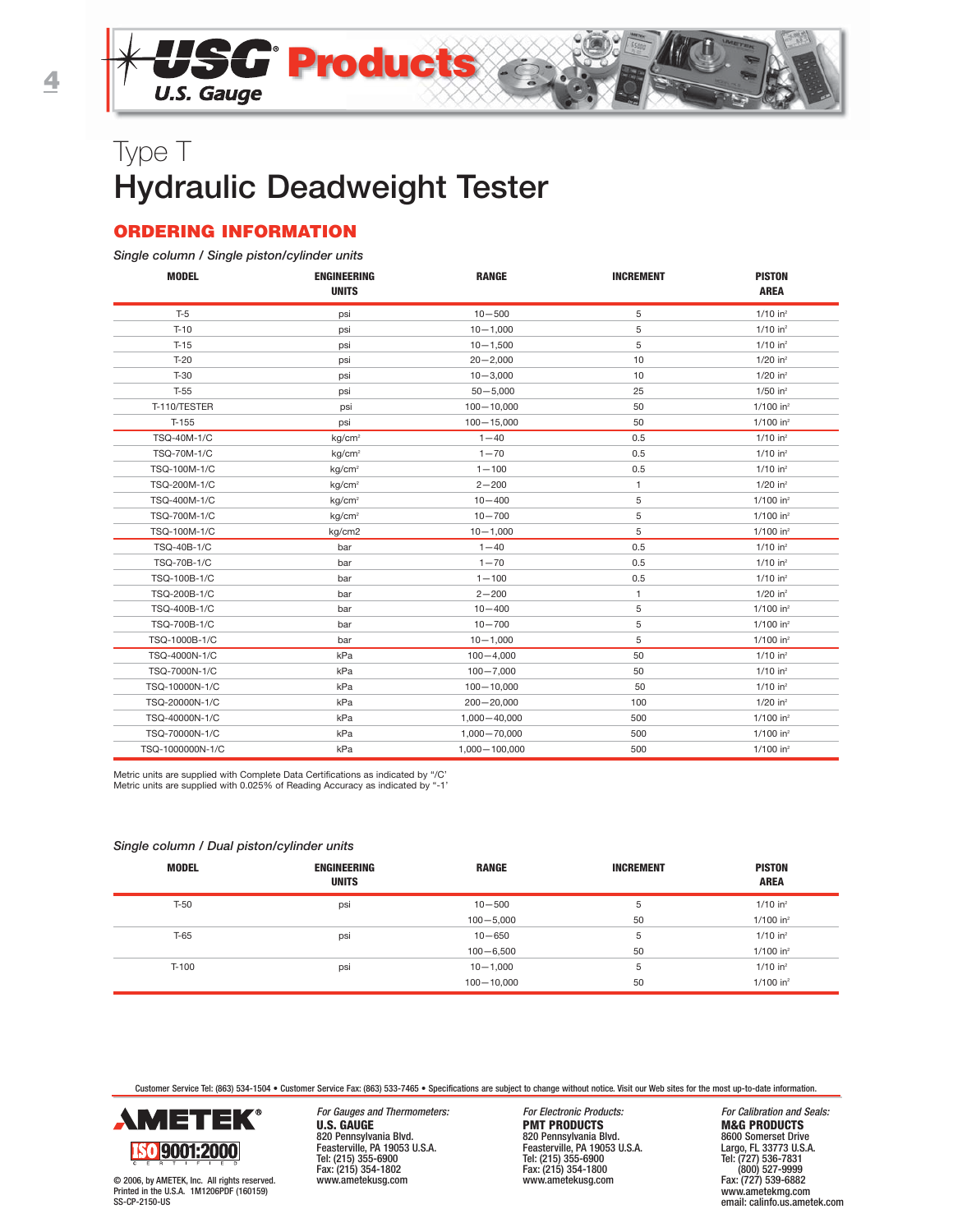

#### *Single column / Dual piston/cylinder units (continued)*

| <b>MODEL</b>      | <b>ENGINEERING</b><br><b>UNITS</b> | <b>RANGE</b>    | <b>INCREMENT</b> | <b>PISTON</b><br><b>AREA</b> |
|-------------------|------------------------------------|-----------------|------------------|------------------------------|
| T-130/TESTER      | psi                                | $10 - 1,300$    | 5                | $1/10$ in <sup>2</sup>       |
|                   |                                    | $100 - 13,000$  | 50               | $1/100$ in <sup>2</sup>      |
| $T-150$           | psi                                | $10 - 1,500$    | 5                | $1/10$ in <sup>2</sup>       |
|                   |                                    | $100 - 15,000$  | 50               | $1/100$ in <sup>2</sup>      |
| <b>TQD-400M</b>   | kg/cm <sup>2</sup>                 | $1 - 40$        | 0.5              | $1/10$ in <sup>2</sup>       |
|                   |                                    | $10 - 400$      | 5                | $1/100$ in <sup>2</sup>      |
| <b>TQD-700M</b>   | kg/cm <sup>2</sup>                 | $1 - 70$        | 0.5              | $1/10$ in <sup>2</sup>       |
|                   |                                    | $10 - 700$      | 5                | $1/100$ in <sup>2</sup>      |
| TQD-1000M         | kq/cm <sup>2</sup>                 | $1 - 1000$ .    | 5                | $1/10$ in <sup>2</sup>       |
|                   |                                    | $10 - 1,000$    | 5                | $1/100$ in <sup>2</sup>      |
| <b>TOD-400B</b>   | bar                                | $1 - 40$        | 0.5              | $1/10$ in <sup>2</sup>       |
|                   |                                    | $10 - 400$      | 5                | $1/100$ in <sup>2</sup>      |
| <b>TQD-700B</b>   | bar                                | $1 - 70$        | 0.5              | $1/10$ in <sup>2</sup>       |
|                   |                                    | $10 - 700$      | 5                | $1/100$ in <sup>2</sup>      |
| <b>TQD-1000B</b>  | bar                                | $1 - 1000$ .    | 5                | $1/10$ in <sup>2</sup>       |
|                   |                                    | $10 - 1,000$    | 5                | $1/100$ in <sup>2</sup>      |
| <b>TQD-40000N</b> | kPa                                | $100 - 4,000$   | 50               | $1/10$ in <sup>2</sup>       |
|                   |                                    | 1,000 - 40,000  | 500              | $1/100$ in <sup>2</sup>      |
| <b>TQD-70000N</b> | kPa                                | $100 - 7,000$   | 50               | $1/10$ in <sup>2</sup>       |
|                   |                                    | 1,000 - 70,000  | 500              | $1/100$ in <sup>2</sup>      |
| TQD-100000N       | kPa                                | $100 - 10,000$  | 50               | $1/10$ in <sup>2</sup>       |
|                   |                                    | 1,000 - 100,000 | 500              | 1/100 in                     |

### *Dual column / Dual piston/cylinder units*

| <b>MODEL</b>      | ENGINEERING<br><b>UNITS</b> | <b>RANGE</b>   | <b>INCREMENT</b> | <b>PISTON</b><br><b>AREA</b> |
|-------------------|-----------------------------|----------------|------------------|------------------------------|
| DM-T-50           | psi                         | $10 - 500$     | 5                | $1/10$ in <sup>2</sup>       |
|                   |                             | $100 - 5,000$  | 50               | $1/100$ in <sup>2</sup>      |
| DM-T-100          | psi                         | $10 - 1,000$   | 5                | $1/10$ in <sup>2</sup>       |
|                   |                             | $100 - 10,000$ | 50               | $1/100$ in <sup>2</sup>      |
| DM-T-150          | psi                         | $10 - 1,500$   | 5                | $1/10$ in <sup>2</sup>       |
|                   |                             | $100 - 15,000$ | 50               | $1/100$ in <sup>2</sup>      |
| DM-TQ-400M        | kg/cm <sup>2</sup>          | $1 - 40$       | 0.5              | $1/10$ in <sup>2</sup>       |
|                   |                             | $10 - 400$     | 5                | $1/100$ in <sup>2</sup>      |
| <b>DM-TQ-700M</b> | kq/cm <sup>2</sup>          | $1 - 70$       | 0.5              | $1/10$ in <sup>2</sup>       |
|                   |                             | $10 - 700$     | 5                | $1/100$ in <sup>2</sup>      |
| DM-TQ-1000M       | kg/cm <sup>2</sup>          | $1 - 1000$ .   | 5                | $1/10$ in <sup>2</sup>       |
|                   |                             | $10 - 1,000$   | 5                | $1/100$ in <sup>2</sup>      |

Customer Service Tel: (863) 534-1504 • Customer Service Fax: (863) 533-7465 • Specifications are subject to change without notice. Visit our Web sites for the most up-to-date information.



© 2006, by AMETEK, Inc. All rights reserved. Printed in the U.S.A. 1M1206PDF (160159) SS-CP-2150-US

For Gauges and Thermometers: For Electronic Products: For Calibration and Seals:<br> **For Electronic Products:** For Formulation and Seals: **FRODUCTS M&G PRODUCTS U.S. GAUGE PRODUCTS**<br>
820 Pennsylvania Blvd. 820 Pennsylvania Blvd. 820 Pennsylvania Blvd. 8600 Somerset Drive<br>
Feasterville, PA 19053 U.S.A. Feasterville, PA 19053 U.S.A. 1909, Electronic PRODUCTS<br>
Tel: (215) 355-6900 Te 820 Pennsylvania Blvd. 820 Pennsylvania Blvd. 8600 Somerset Drive Feasterville, PA 19053 U.S.A. Feasterville, PA 19053 U.S.A. Largo, FL 33773 U.S.A. Tel: (215) 355-6900 Tel: (215) 355-6900 Tel: (727) 536-7831 Fax: (215) 354-1802<br>
www.ametekusg.com<br>
www.ametekusg.com<br>
www.ametekusg.com www.ametekusg.com

(800) 527-9999<br>Fax: (727) 539-6882<br>www.ametekmg.com email: calinfo.us.ametek.com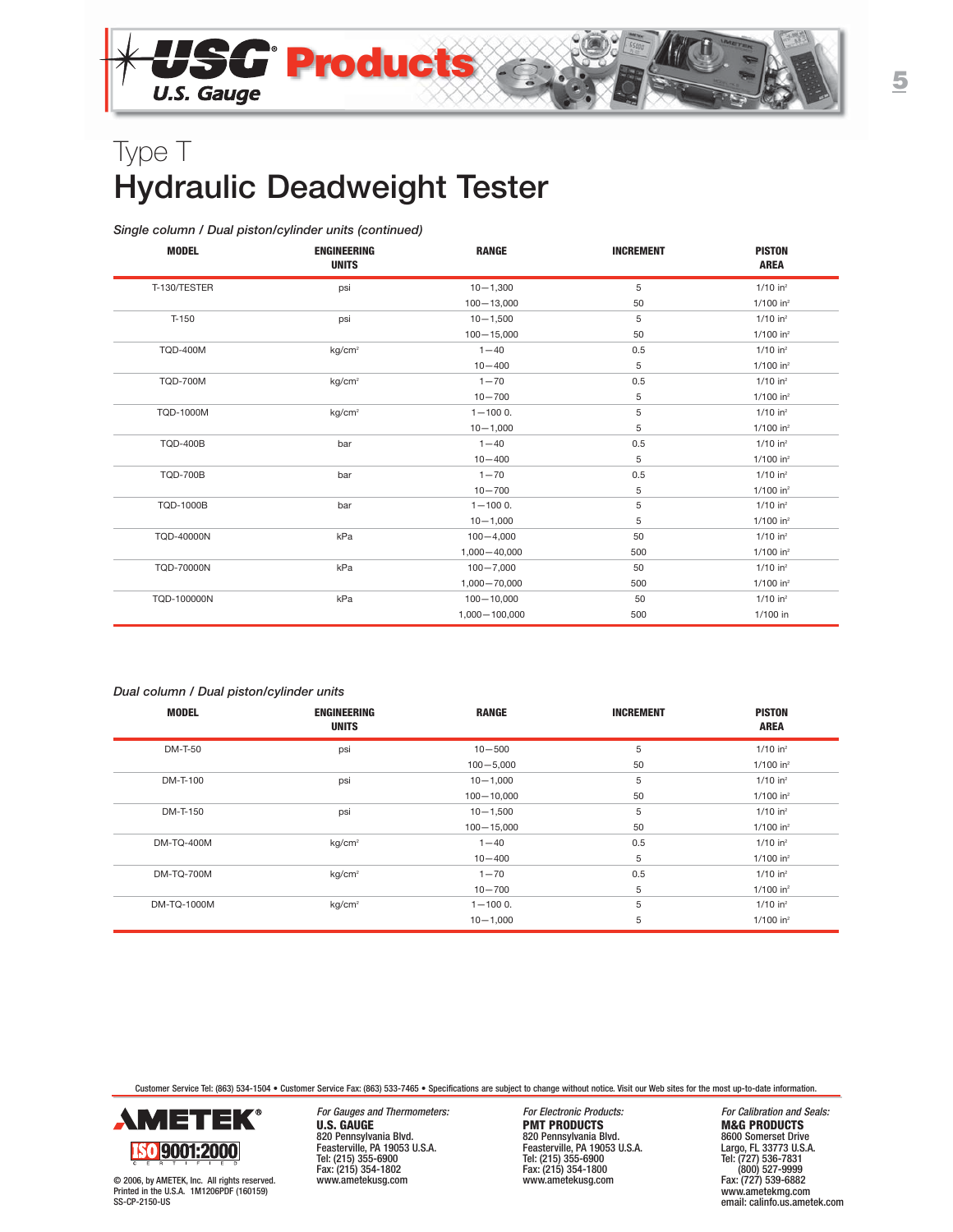#### *Dual column / Dual piston/cylinder units (continued)*

| <b>MODEL</b>      | <b>ENGINEERING</b><br><b>UNITS</b> | <b>RANGE</b>     | <b>INCREMENT</b> | <b>PISTON</b><br><b>AREA</b> |
|-------------------|------------------------------------|------------------|------------------|------------------------------|
| <b>DM-TQ-400B</b> | bar                                | $1 - 40$         | 0.5              | $1/10$ in <sup>2</sup>       |
|                   |                                    | $10 - 400$       | 5                | $1/100$ in <sup>2</sup>      |
| <b>DM-TQ-700B</b> | bar                                | $1 - 70$         | 0.5              | $1/10$ in <sup>2</sup>       |
|                   |                                    | $10 - 700$       | 5                | $1/100$ in <sup>2</sup>      |
| DM-TQ-1000B       | bar                                | $1 - 100$        | 0.5              | $1/10$ in <sup>2</sup>       |
|                   |                                    | $10 - 1,000$     | 5                | $1/100$ in <sup>2</sup>      |
| DM-TQ-40000N      | kPa                                | $100 - 4,000$    | 50               | $1/10$ in <sup>2</sup>       |
|                   |                                    | $1.000 - 40.000$ | 500              | $1/100$ in <sup>2</sup>      |
| DM-TQ-70000N      | kPa                                | $100 - 7.000$    | 50               | $1/10$ in <sup>2</sup>       |
|                   |                                    | 1,000 - 70,000   | 500              | $1/100$ in <sup>2</sup>      |
| DM-TQ-100000N     | kPa                                | $100 - 10,000$   | 50               | $1/10$ in <sup>2</sup>       |
|                   |                                    | 1,000 - 100,000  | 500              | $1/100$ in <sup>2</sup>      |

#### *Special 0.015% Accuracy units*

| <b>MODEL</b>        | ENGINEERING<br><b>UNITS</b> | <b>RANGE</b>    | <b>INCREMENT</b> | <b>PISTON</b><br><b>AREA</b> |
|---------------------|-----------------------------|-----------------|------------------|------------------------------|
| DM-T-150-1AL/C      | psi                         | $10 - 1.500$    | 5                | $1/10$ in <sup>2</sup>       |
|                     |                             | $100 - 15,000$  | 50               | $1/100$ in <sup>2</sup>      |
| DM-TQ-1000M-1AL/C   | kq/cm <sup>2</sup>          | $1 - 100$       | 0.5              | $1/10$ in <sup>2</sup>       |
|                     |                             | $10 - 1.000$    | 5                | $1/100$ in <sup>2</sup>      |
| DM-TQ-1000B-1AL/C   | bar                         | $1 - 100$       | 0.5              | $1/10$ in <sup>2</sup>       |
|                     |                             | $10 - 1.000$    | 5                | $1/100$ in <sup>2</sup>      |
| DM-TO-100000N-1AL/C | kPa                         | $100 - 10.000$  | 50               | $1/10$ in <sup>2</sup>       |
|                     |                             | 1.000 - 100.000 | 500              | $1/100$ in <sup>2</sup>      |

These configurations are at Local Gravity (supplied on the Order)

Units have one independent weight set for each piston/cylinder combination

Other configurations are considered upon request

#### *Options*

| Accuracy:      | for 0.025% of Reading                                                                        | add "-1/C" to model number   |
|----------------|----------------------------------------------------------------------------------------------|------------------------------|
|                | These units are all supplied with Data                                                       |                              |
|                | for 0.015% of Reading*                                                                       | add "-1AL/C" to model number |
|                | 0.015% units are not considered standard and are subject to quotation of user specifications |                              |
|                | These units are all supplied with Data, Local gravity, and Special Weight Sets               |                              |
| Gravity:       | for Local Gravity                                                                            | add "L" to model number      |
|                | Gravity must be specified on order in gals.                                                  |                              |
| Certification: | for Traceable Certification with Data                                                        | add "/C" to model number     |

Customer Service Tel: (863) 534-1504 • Customer Service Fax: (863) 533-7465 • Specifications are subject to change without notice. Visit our Web sites for the most up-to-date information.



© 2006, by AMETEK, Inc. All rights reserved. Printed in the U.S.A. 1M1206PDF (160159) SS-CP-2150-US

For Gauges and Thermometers: For Electronic Products: For Calibration and Seals:<br> **For Electronic Products:** For Formulation and Seals: **FRODUCTS M&G PRODUCTS U.S. GAUGE PMT PRODUCTS**<br>
820 Pennsylvania Blvd.<br>
Feasterville, PA 19053 U.S.A.<br>
Feasterville, PA 19053 U.S.A.<br>
Feasterville, PA 1903 820 Pennsylvania Blvd. 820 Pennsylvania Blvd. 8600 Somerset Drive Feasterville, PA 19053 U.S.A. Feasterville, PA 19053 U.S.A. Largo, FL 33773 U.S.A. Tel: (215) 355-6900 Tel: (215) 355-6900 Tel: (727) 536-7831 Fax: (215) 354-1802 Fax: (215) 354-1800 (800) 527-9999

www.ametekusg.com www.ametekusg.com Fax: (727) 539-6882 www.ametekmg.com email: calinfo.us.ametek.com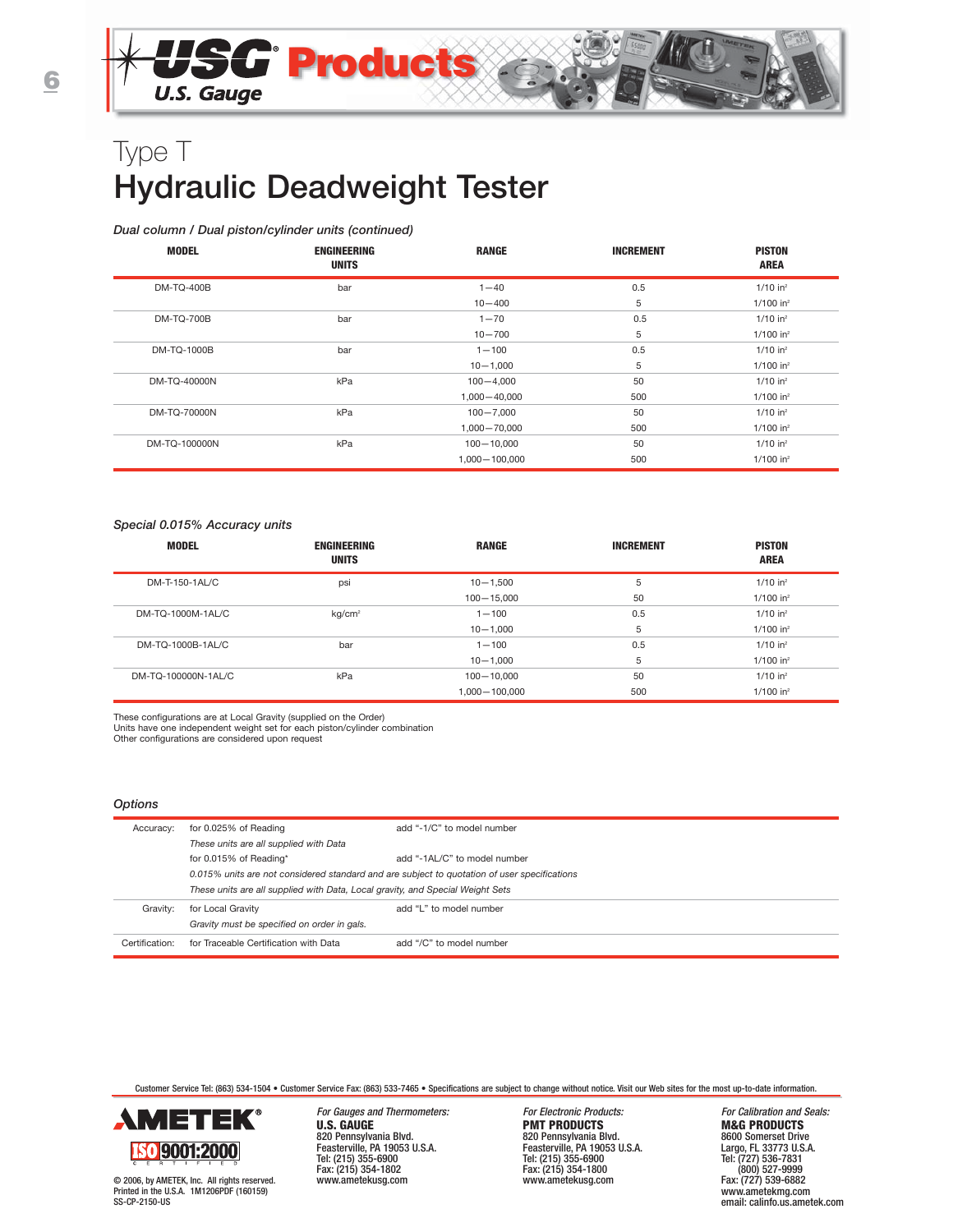

## *Examples*

| T-50 | with Local Gravity                     | T-50/L     |
|------|----------------------------------------|------------|
| T-50 | with Certification with Data           | T-50/C     |
| T-50 | with 0.025% Accuracy                   | $T-50-1/C$ |
| T-50 | with Local Gravity and 0.025% Accuracy | T-50-1L/C  |

#### *Accessories*

| Small Incremental Weight Sets                                                     |
|-----------------------------------------------------------------------------------|
| Additional Piston/Cylinder Assemblies                                             |
| <b>Additional Weight Sets</b>                                                     |
| Additional Column Assemblies for conversion of Single Column units to Dual Column |
| <b>Fittings and Adapters</b>                                                      |
| MG AAA Tester Oil                                                                 |
| Separator Membranes                                                               |

#### *Service and Calibration*

Contact AMETEK or your Local AMETEK Representative for quality service for your deadweight testers

Customer Service Tel: (863) 534-1504 • Customer Service Fax: (863) 533-7465 • Specifications are subject to change without notice. Visit our Web sites for the most up-to-date information.



© 2006, by AMETEK, Inc. All rights reserved. Printed in the U.S.A. 1M1206PDF (160159) SS-CP-2150-US

For Gauges and Thermometers: For Electronic Products: For Calibration and Seals:<br> **For Electronic Products:** For Formulation and Seals: **FRODUCTS M&G PRODUCTS U.S. GAUGE PMT PRODUCTS**<br>
820 Pennsylvania Blvd.<br>
Feasterville, PA 19053 U.S.A.<br>
Feasterville, PA 19053 U.S.A.<br>
Feasterville, PA 1903 820 Pennsylvania Blvd. 820 Pennsylvania Blvd. 8600 Somerset Drive Feasterville, PA 19053 U.S.A. Feasterville, PA 19053 U.S.A. Largo, FL 33773 U.S.A. Tel: (215) 355-6900 Tel: (215) 355-6900 Tel: (727) 536-7831 www.ametekusg.com

Fax: (215) 354-1800<br>www.ametekusg.com

(800) 527-9999<br>Fax: (727) 539-6882<br>www.ametekmg.com email: calinfo.us.ametek.com